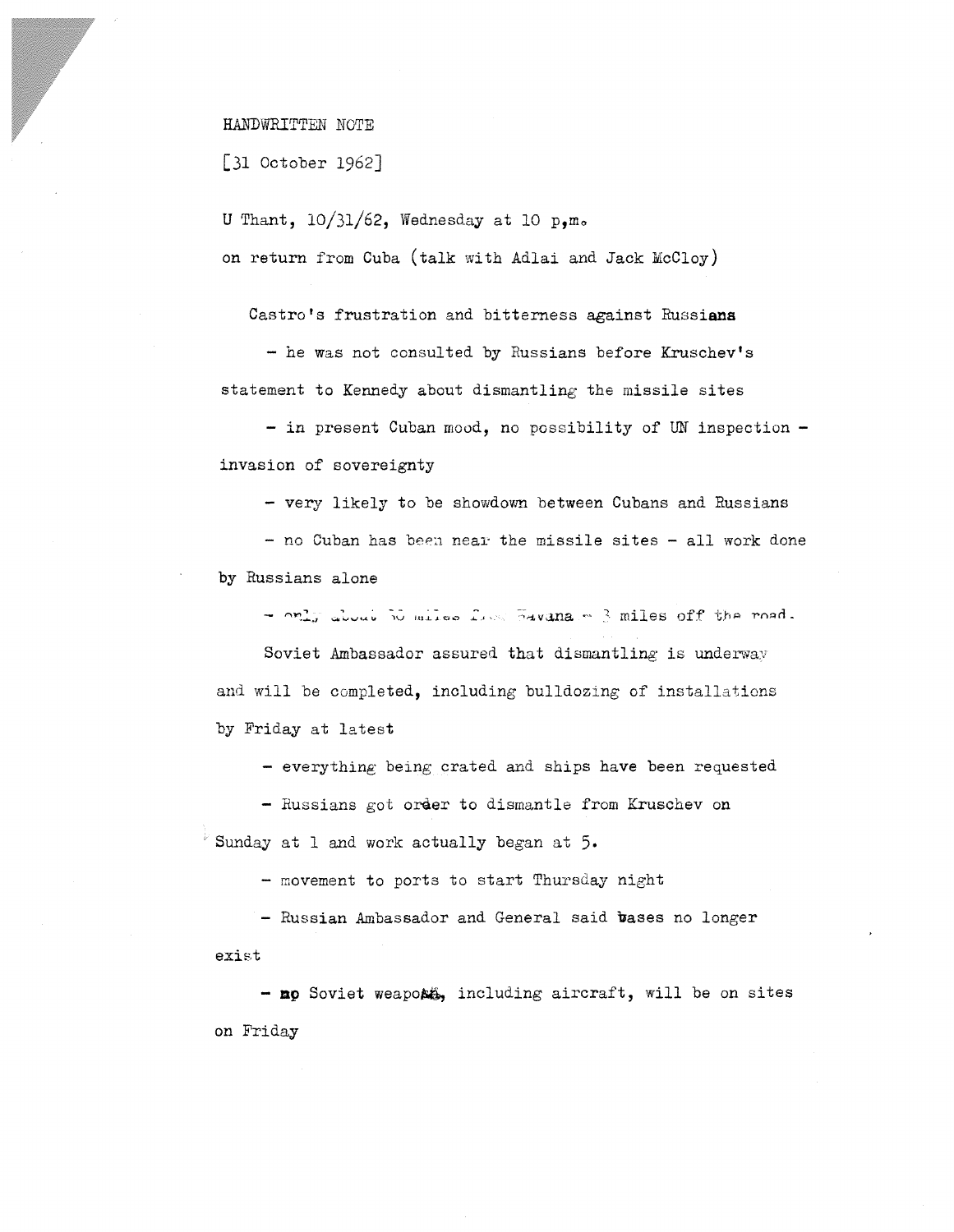- all implements that are Soviet manned will be taken away - Castro said US U2 was shot down by Cubans, who man all anti-aircraft

Castro was angyy and emotional in U Thant's first meeting with him on Tuesday, 30 October (afternoon); he was more subdued on Wednesday a.m., when U Thant saw him alone

flastro adamant against any inspection, land or air, on Cuban territory

- blockade has already caused great distress in Cuba no food, meat etc.

- At Tirst meeting. Castro was very rence and dogsy, in sisting that U Thant was coming to inspect - after 2  $1/4$  hours of his emotion, U Thant broke it off

- he said he would discuss only on basis of his 5 points

- he became more amenable when U Thant asked, on humanitarian grounds, the return of Major Anderson. He said he was sorry not to be able to return him alive, but he was dead and he would gladly return the body under UN auspices.

(Presenti U Thant, Adlai Stevenson, John McCloy, Charles Yost,  $R_1$ Khye Omar Loutfi, C.V. Narasimjan, Inder Rikkye and me)